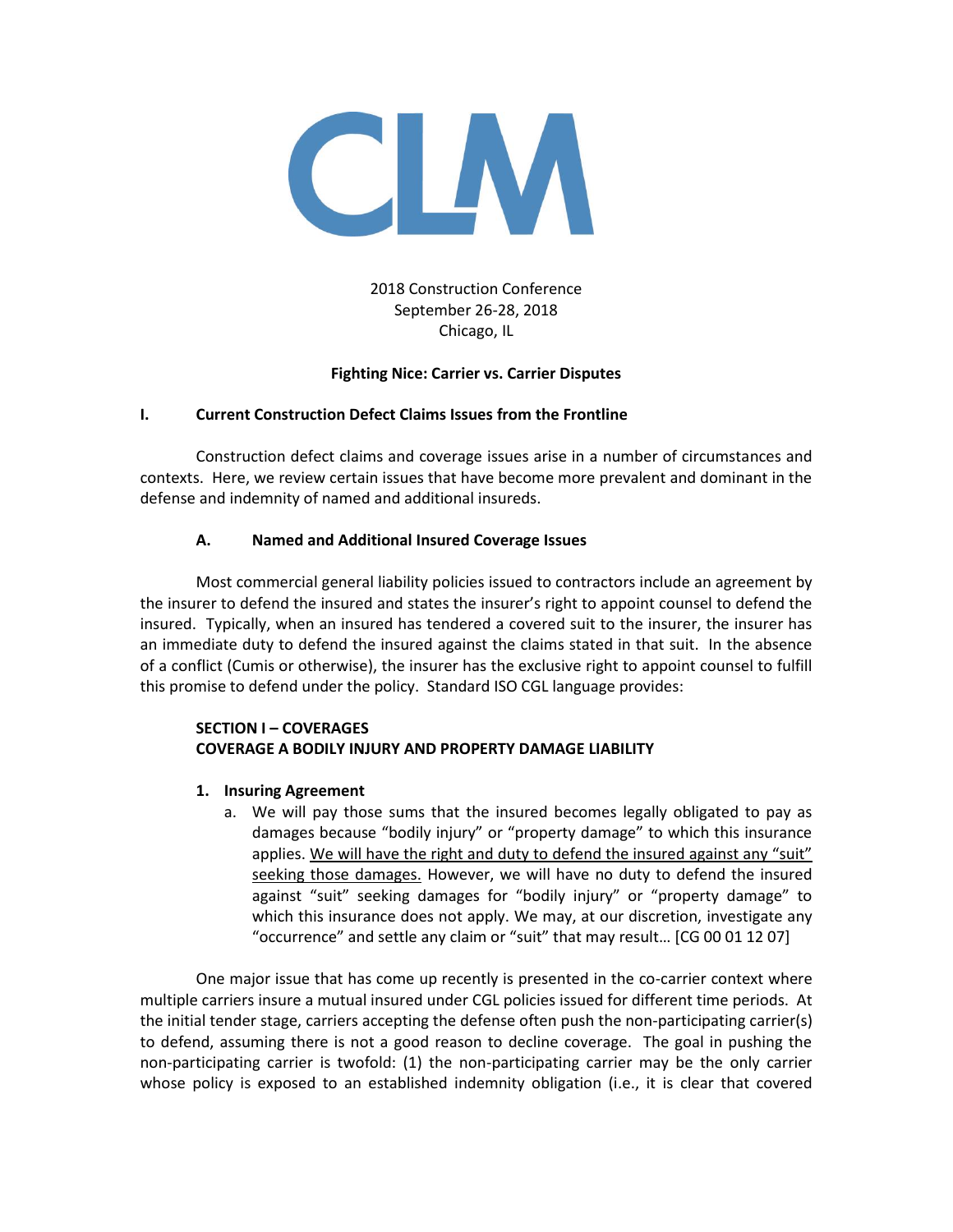"property damage" likely started in that carrier's policy period); and (2) the defense fee expense can be shared among the participating carriers.

What happens when a carrier decides to forego the sharing of a defense and instead appoints its own counsel to defend? Many carriers take this route when they might not be familiar with the currently appointed counsel and are more comfortable with their own panel counsel. It could also be that a participating carrier might seek at some point to withdraw from the defense; thus, having separate appointed counsel can make that withdrawal easier.

No matter what the reason, however, disputes arise when multiple defense attorneys are appointed to defend a single insured, creating conflict in the defense and/or the separation of defense responsibilities; or the separately appointed counsel doesn't do much in the way of defending the insured, placing the burden (and expense) onto another carrier.

With respect to indemnity issues, conflicts almost always arise in the situation of who pays what and why. In a co-carrier situation, primary carriers might disclaim actual indemnity coverage based on the facts of when a project was complete, or whether property damage occurred before or after the policy period, or the applicability of a custom endorsement, or a fair time on risk allocation. Some of these coverage positions are raised in the reservation of rights letter and are usually not the subject of heated discussion until the carriers have to work together to respond to a settlement demand made against the mutual insured.

Like the named insured context, in the additional insured context, there are a myriad of issues that arise when tender is made, and a defense is offered. These issues take on a similar form as in the above-described co-carrier context with a mutual insured. However, we have noticed a trend from participating AI carriers simply accepting an allocated portion of the defense based on the number of participating carriers, to the appointment of separate counsel (assuming no conflict). Other major issues include the differing scope of additional insured coverage available under each of the participating carrier's endorsements, the presence or absence of contractual defense and indemnity rights against the named insured, and of course priority of coverage.

#### **II. Resolution Strategies**

#### A. Know What You Don't Know Early On

Critical to the efficient and productive resolution process is to know what you don't know. Many times, carriers will accept (or deny) an insured's tender but will fail to let the other tendered carriers know their coverage position. A good first step in determining whether there will be a problem down the road is to inquire and to seek copies of the carrier's policy or policies and at minimum, the declination of coverage or reservation of rights letter. It is better to be prepared earlier than later as to what position the carrier might take when the liability claim is being prepared for settlement.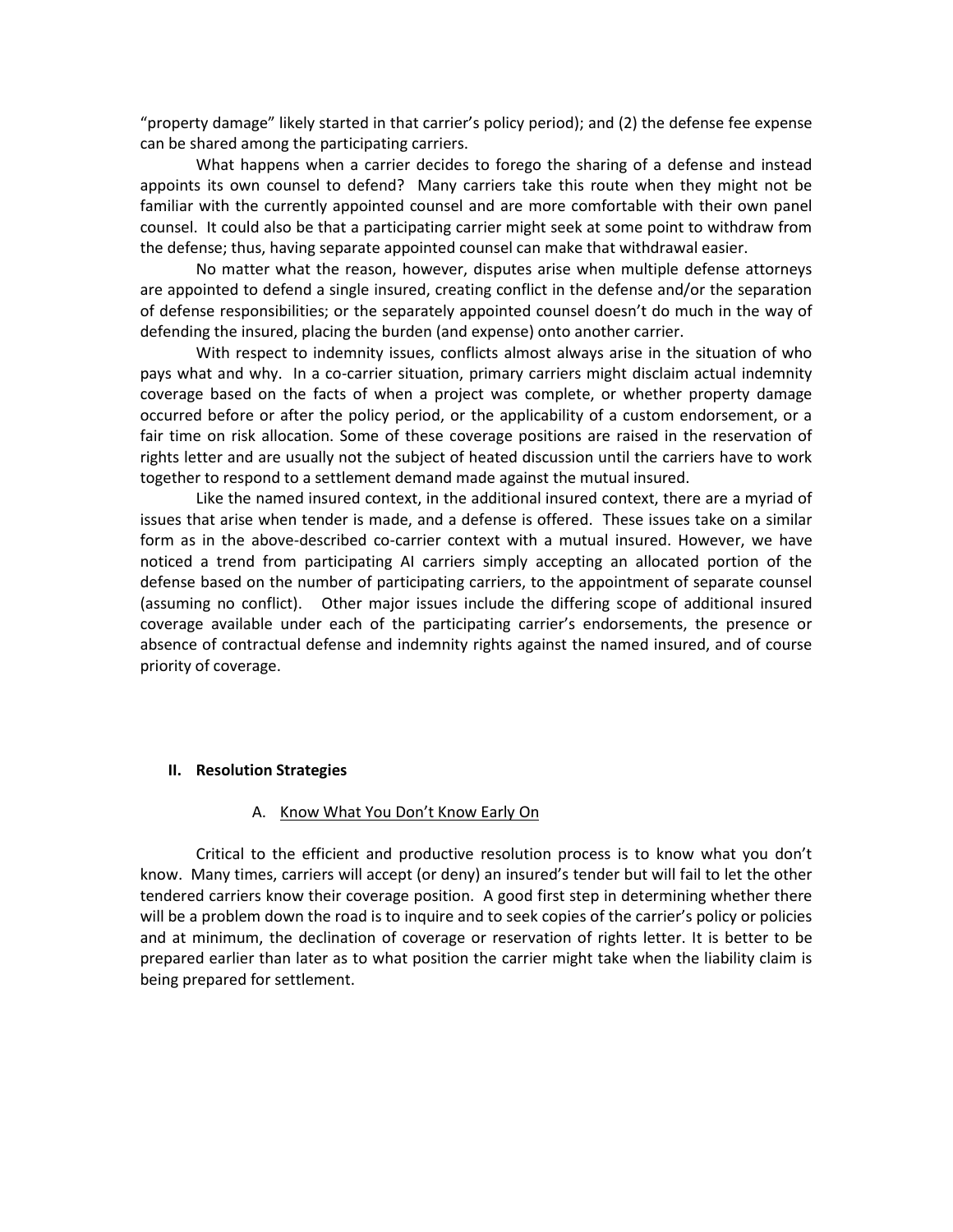### B. Pre-Mediation/ADR Discussion

Most complex (or even basic) construction defect cases will undergo multiple rounds of mediation sessions. Many mediators, however, are hesitant to become involved in coverage issue disputes and often tell the carriers (and their coverage counsel) to "figure it out".

It can be a good idea to meet, either in person or (more likely) by telephone, to discuss an appropriate allocation scenario in the event of a reasonable demand by plaintiff to settle the insured's liability. Written communication can be sufficient to express the carrier's position, but at the end of the day a telephone call can achieve much more than a letter writing campaign. It can also save the carrier money on paying coverage counsel to fight.

In those instances where an agreement before mediation/ADR cannot be reached, there are a number of resolution strategies including seeking a coverage mediation or other alternative dispute resolution process in order to try to reach resolution. The liability claim mediator can make suggestions as to a good mediator for the coverage dispute (although, ideally, a great mediator could do both). The advantage of this route is that ultimately it saves the parties time and expense in fighting in the courts. It also avoids the fight at the liability claim resolution session where, depending on the laws of the state, an insured can make an argument that the carriers' refusal to participate in settlement is bad faith because the carriers are placing their own interests (paying what is fair under the coverage landscape) over the interests of the insured in being removed from harm's way.

Other resolution strategies include an agreement to disagree. That is, the carriers might accept an allocation proposal but agree to dispute the allocation after the claim settles. This scenario can sometimes punish the "good" carrier who is more intent on settlement of the claims against the insured than in disputing the coverage aspects of the claim. In these situations, it also possible to elicit participation by the insured or the insured's personal counsel, to help in reaching an agreement and to bring a recalcitrant insurer back to the table.

# C. Declaratory Judgment

A declaratory judgment action, whether filed in federal court under the discretionary power of 28 U.S.C. §§ 2201, 2202 or in state court, aims to declare the rights and other legal relations of the parties. The Declaratory Judgment Act provides that a district court "may declare the rights and other legal relations of any interested party seeking such declaration, whether or not further relief is or could be sought. 28 U.S.C. § 2201(a). District courts have broad "discretion to dismiss a federal declaratory judgment action when 'the questions in controversy…can better be settled in' a pending state court proceeding." *R.R. St. v. Transp. Ins.* Co. 656 F.3d 966, 975 (9th Cir. 2011) (quoting *Brillhart v. Excess Ins. Co.* 316 U.S. 491, 495 (1942)).

The Declaratory Judgment Act requires that an actual controversy exist in an action for declaratory relief. 28. U.S.C. § 2201(a). In the absence of an actual controversy, a district court is without justification to render declaratory relief. See, *Maryland Casualty Co. v. Pacific Coal & Oil Co*., 312 U.S. 270, 272 (1942). In general, for a court to exercise jurisdiction under the Declaratory Judgment Act, there must be a "substantial controversy, between parties having adverse legal interest, of sufficient immediacy and reality," *Maryland Casualty*, 312 U.S. at 273, which has "crystallized to the point that there is a specific need" for a declaratory judgment. *J.N.S. Inc. v. Indiana*, 712 F.2d 303, 305 (7th Cir. 1983).